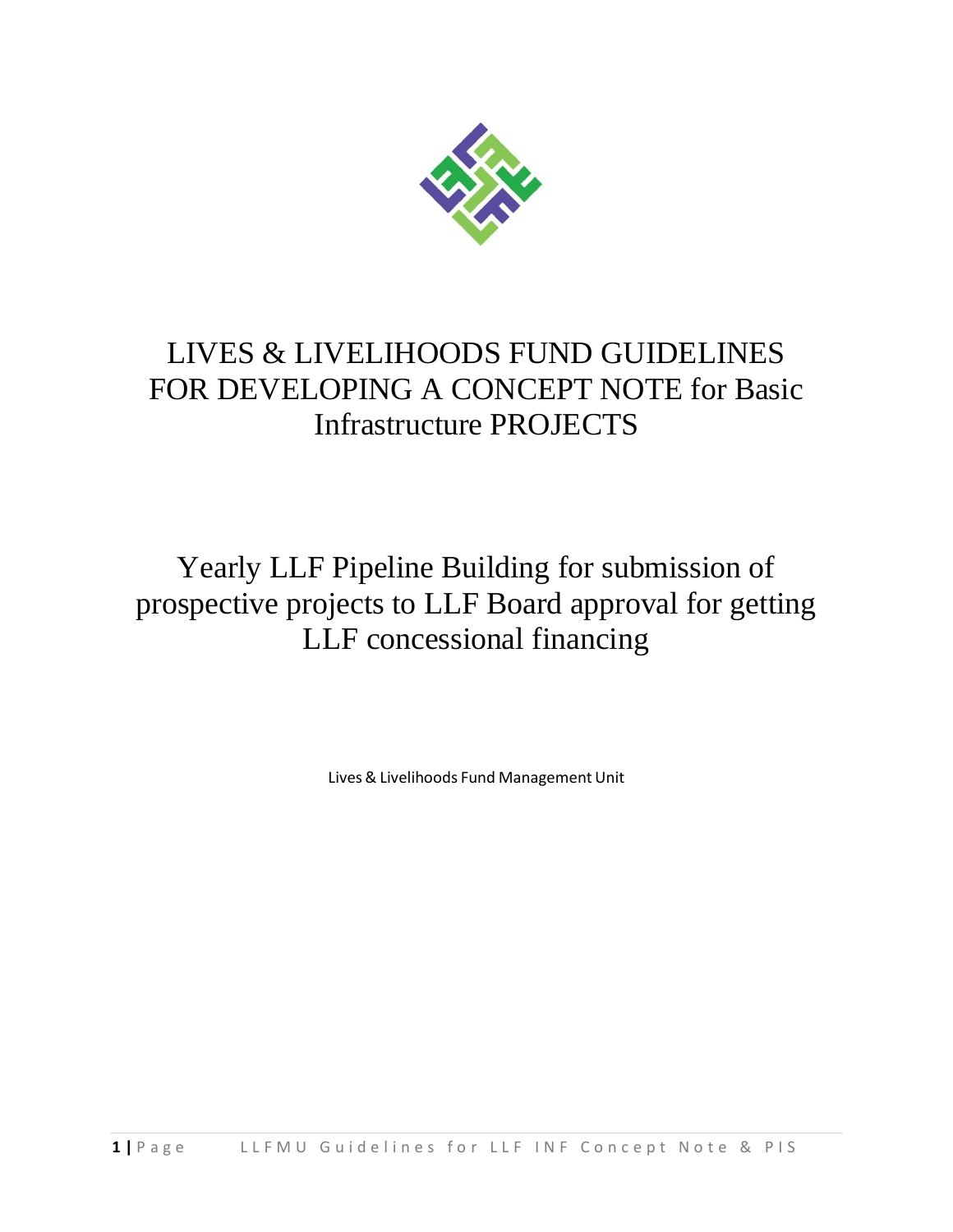Small Infrastructure projects targeting in priority the following initiatives are eligible for funding from the Lives and Livelihoods Fund (LLF):

- Initiatives that provide access to Water and Sanitation
- Initiatives that provide access to power
- Initiatives that provide access to digital financial inclusion of poorest and isolated populations (smallholder farmers and pastoralists)

These LLF Small Infrastructure strategic goals and primary outcomes have been defined in the Annex (Annexure 1).

The LLF provides concessional financing for projects in eligible member countries (Annexure 2) with a high degree of readiness and which are designed to achieve outcomes in the short-term (3-5 years).

All financing requests for LLF funding should be accompanied with technical documents describing the following elements before they can be processed further:

- **i) Scope of the project with clear and measurable Objectives (0.5 page)**
- **ii) Alignment with National or Regional Sanitation and Infrastructure development strategy, including (verifiable) indication of the level of priority for the government (0,5 page)**

## **iii) Contextual relevance (1 – 2 pages)**

- a. Specific economic and social issues addressed by the project. In particular, an assessment of the causes of these issues need to be performed with a specific highlight on how these root cause will be addressed *to improve sanitation and small infrastructure as well as decrease poverty.*
- *b. Consideration of relevant (to the proposed scope) socio-cultural factors (local customs, beliefs, practices) which need to be addressed for ensuring maximum impact of the project.*
- *c. Consideration of potential negative consequences of and collateral issuesrelated to the project.*
- *d. Identifying how this project complements ongoing or upcoming public or other development agency funded projects / programs working towards the same or a similar goal in the country or region.*
- e. *Identifying if this project has a specific focus or approach for better matching/complementing other ongoing or planned IsDB funded projects.*

## **iv) Rationale (0,5 – 1,5 pages)**

- *a. Building onto the contextual relevance, important considerations for the rationale could be increasing access to sanitation services, reducing water pollution, limiting water-borne diseases, etc….*
- *b. Evidence indicating potential impact and cost-effectiveness of proposed interventions*

## **v) Theory of Change (1 page with corresponding figure and necessary description)**

- *a. Provide graphical explanation of how the desired outcomes will be achieved through the project intervention while taking into account the contextualspecificities.*
- *b. Explain other factors or conditions(not directly addressed by the project) that would affect the outcome achievement*
- **vi) Stakeholder assessment (all important stakeholders) (1 page)**

## **vii) Project Description (8-9 pages)** including**:**

- *a. Components with defined activities*
- *b. Executing agency and other partnersinvolved in execution including:*
	- *i. Assignment of activities to involved partners;*
	- *ii. Assessment of the Executing agency to meet demands for assigned activities (e.g. Administrative, Operational, Financial, Technical capacity) including track record ofsuccessful delivery in similar projects.*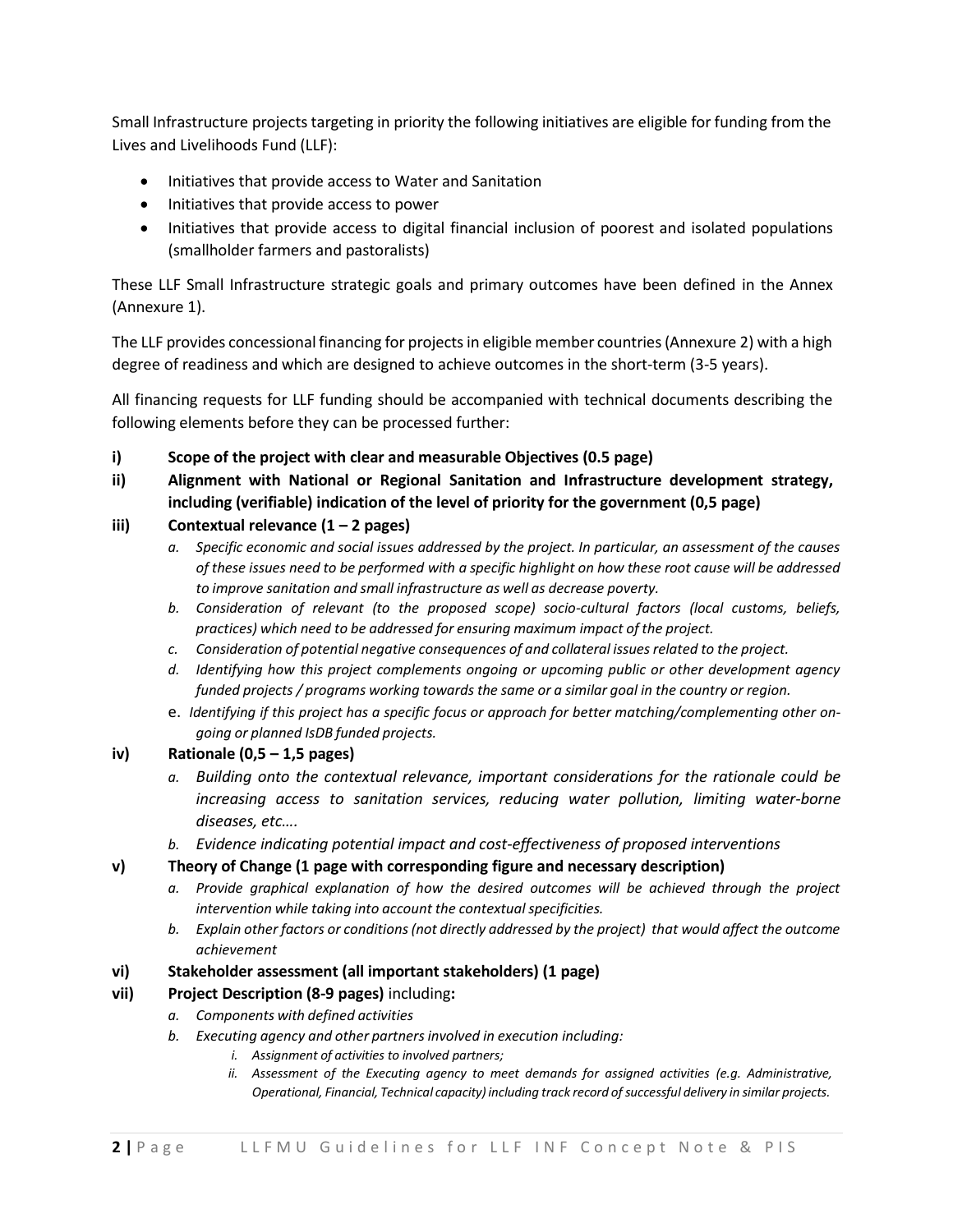- *iii. Assessment of each other involved partner to meet demands for assigned activities (e.g. Administrative, Operational, Financial, Technical capacity) including track record ofsuccessful delivery in similar projects.*
- *iv. Identification of any gaps in the institutional or individual level capacities to meet the project requirements*
- *v. Elaboration of the proposed solution to close the identified gaps in project execution uncovered In (v)*
- *c. Linkage of inputs and activities with outputs, outcomes and resulting impact*
- *d. Monitoring and Evaluation (M&A) Component*
	- *i. Activities needed for the M&E system in terms of collecting information on the indicators and reporting them to the stakeholders.*
	- *ii. Description of existing information system, which can be, used for projects M&E, and requirements to any new systemsfor the project.*
	- *iii. High level SMART (Specific, Measurable, Achievable, Relevant, Time-bound) key performance indicators (KPIs) for Objectives, Inputs, Activities, Outputs, Outcomes and Impact based on the previoussections.*
		- *1. The Logical Framework, although not mandatory at this stage of development for the project (concept note stage), is highly recommended, as is a good tool and mean for conceptualizing and defining these indicators.*
		- *2. Sources of origin or information on these KPIs need to be defined.*
	- *iv. Specific focus on impact & outcomes assessment / measurement is necessary in the M&E system. The plan may require activitieslike a baseline studies(1) or information collection*
- *e. Estimated timelines with justification*
- *f. Risks assessment and mitigation measures*
	- *i. Risks and constraints should be considered comprehensively, including risksto achieving impact, and should not be limited to execution of operational activities and outputs.*
	- *ii. All 4 categories of risks should be assessed including implementation risks, sustainability risks, financial risks and country related risks.*
	- *iii. Potential key hurdlesin implementation (e.g. human resourcesretention or turnover, land acquisition, level of complexity in Executive agency organization or operational model, should be also covered and the corresponding strategiesfor overcoming them outlined.*
	- *iv. Consideration of allstakeholders and their level of involvement in making the project a success is essential. This does not only include the government or development partners. Community members and beneficiaries of the project are also key stakeholders whose involvement may be essential to achieve the expected outcome.*
	- *v. Mitigation activitiesfor risks and constraints defined and linked with the objectives and individual components i.e. how projects activities will mitigate the identified risks.*

#### **viii) Sustainability consideration of project outcomes (0.5 pages)**

- *i. Sanitation and Basic Infrastructure related assets build through the projects*
- *ii. Sanitation and water treatments systems developed or renewed for making the accessto water and sanitation related activities working and effective*
- *iii.* Collateral activities that are required for ensuring an efficient functioning of the water and *sanitation systemsimplemented.*

### **ix) Budget Description (1-2 pages, or MS Excel sheet)** and covering

- *i. Total Cost of the Project*
- *ii. Total LLF Financing (LLF Grant + IsDB OCR)*
	- *1. LLF Grant Portion financing*
	- *2. IsDB OCR*
- *iii. Government contribution*
- *iv. Other Co-financiers*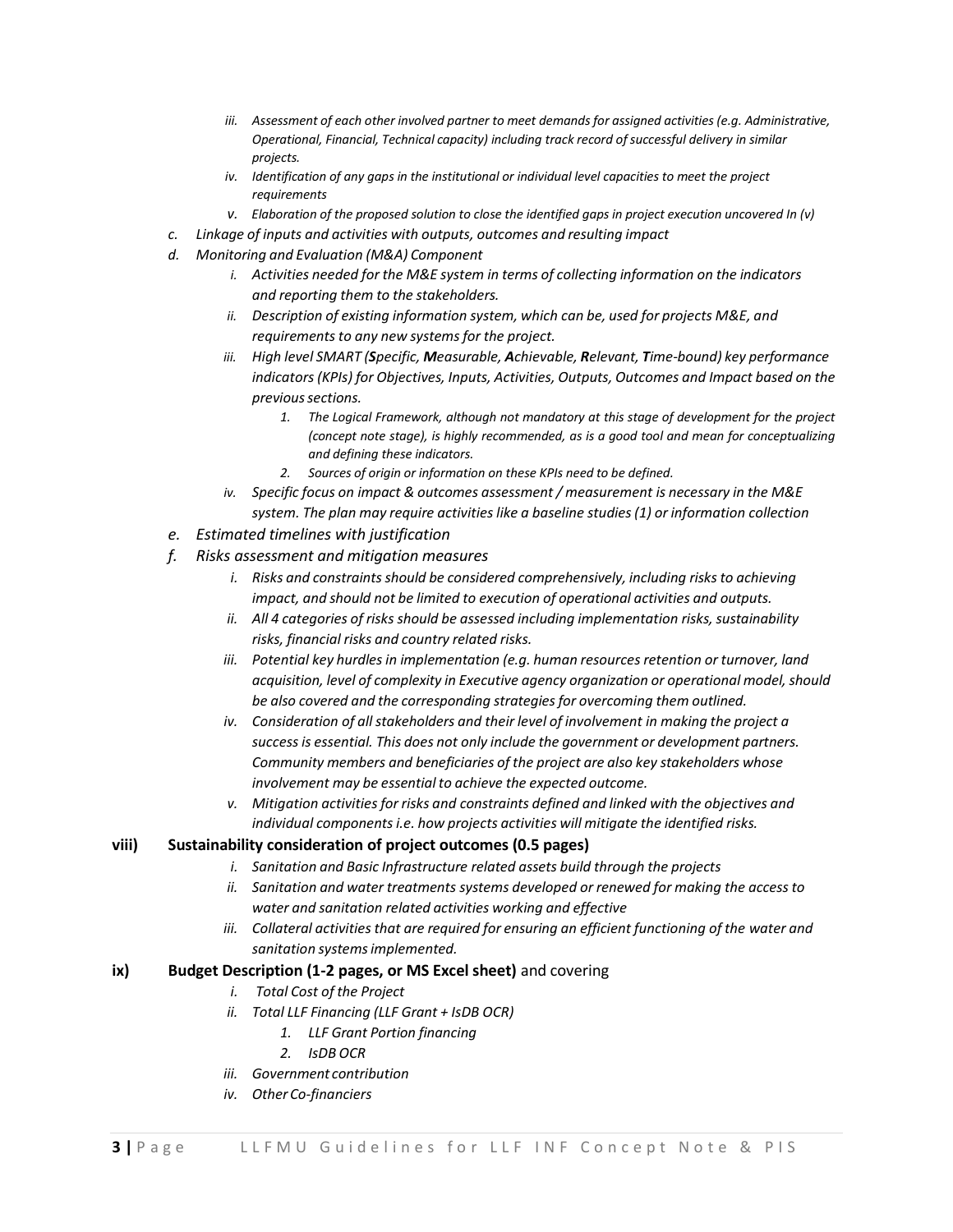- *1. Financing contribution from each other Co-financier*
- *v. Project preparation funding requested from LLF (1)*
- *vi. Component and activity-wise budget allocation.*

#### **IMPORTANT REMARKS:**

The Lives and Livelihoods Fund has purposely set up a special funding and named PPF (Project Preparation Facility), made available to help preparing qualified LLF projects with the ambition to strengthen their relevance, readiness and results.

For that reason:

- i) If a project doesn't yet have a feasibility study made available or if complementary studies are required for firming up the relevance, readiness and expected results assessment of the project, the PPF can be provided, AFTER approval of the Concept Note.
- ii) If not reliable baseline exist for building a solid M&E system for the project, the PPF can be provided, AFTER approval of the Concept Note.
- iii) If detailed documentation is available, attach them as annexure to the Concept Note, referencing them where necessary (in the concept note).
- iv) All number of pages estimate are based on size 11 font, single spaced.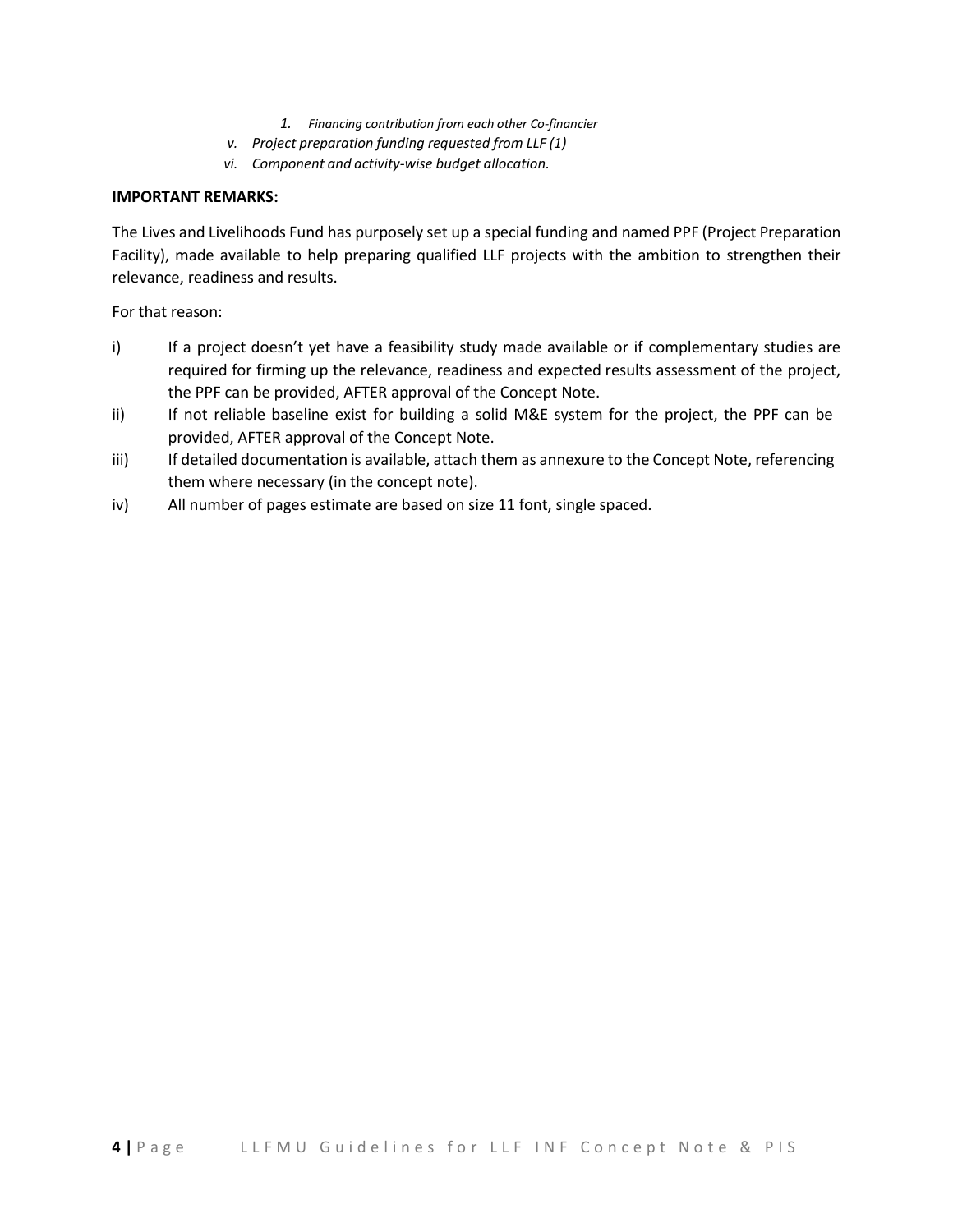## **ANNEXURE 1**

# LLF Projects Funding Scope

## **Sector allocations:**

Project Financing Funds must be used solely in the following Sectors, as follows:

- (i) within health Sector,
	- a. infectious disease eradication and control, with priority given to malaria, polio campaigns, routine immunization and neglected infectious diseases;
	- b. primary health care system strengthening, including primary health care system governance and financing, performance management at both the government and facility levels and service delivery improvement at the facility level.
- (ii) within agriculture Sector,
	- a. projects predominantly serving smallholder farmers with production of staple products (livestock and crops)
- (iii) within basic infrastructure Sector,
	- a. off-grid rural power generation, transmission and distribution for poor communities;
	- b. small scale water supply and sanitation projects for poor and currently unconnected communities;
	- c. Rural infrastructures to promote digital financial inclusion.